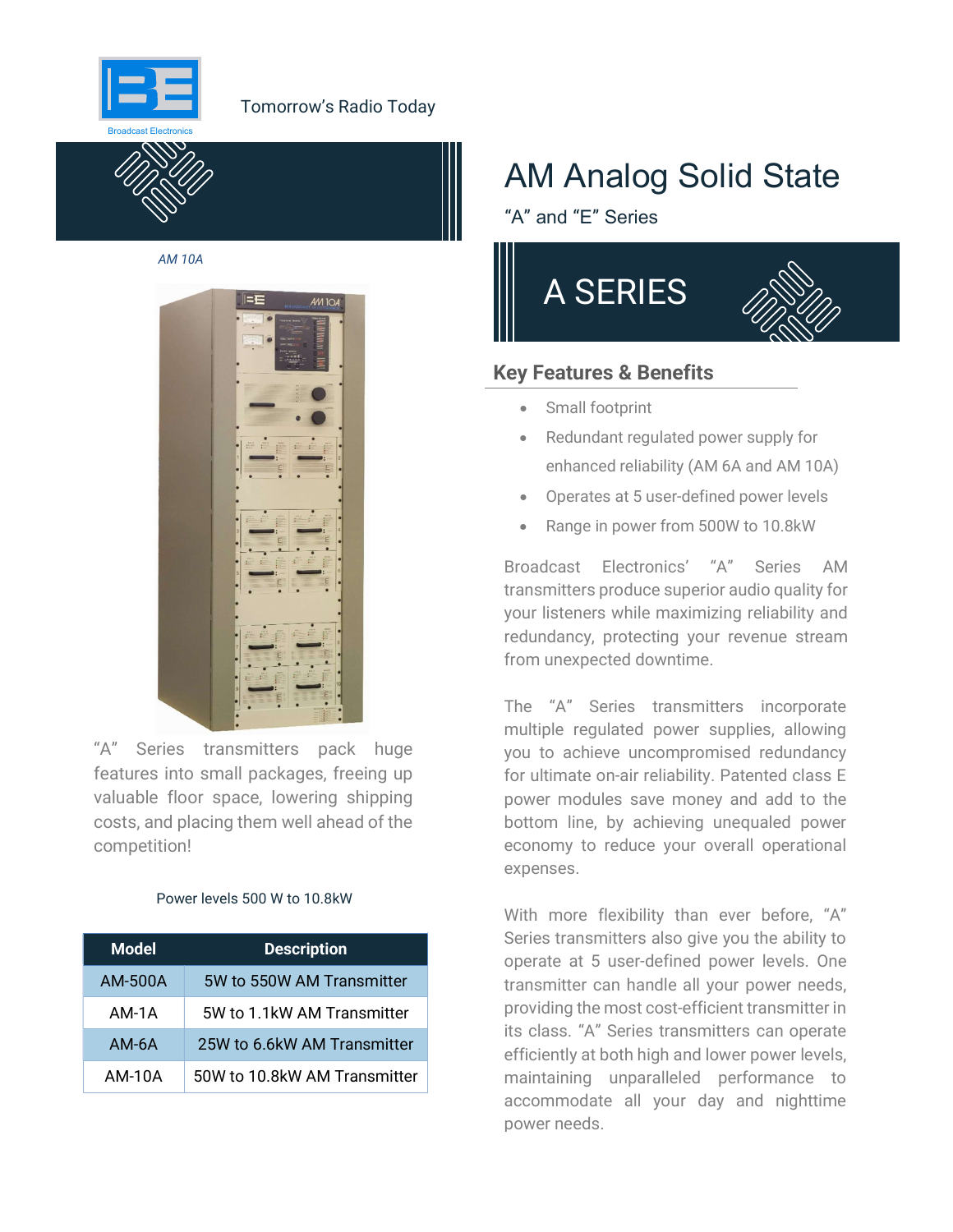

"A" and "E" Series



## Key Features & Benefits

- Delivers the highest audio quality available
- Low noise super cooling system
- Redundant regulated power supply for enhanced reliability
- Operates at 5 user-defined power levels
- Available in 2.5kW and 5kW

Broadcast Electronics' E Series transmitters incorporate our patented class "E" power modules, allowing you to achieve unequaled power economy and efficiencies for ultimate reliability and overall cost savings.

The "E" Series AM Transmitters give you more flexibility than ever before. With the ability to operate at 5 user-defined power levels, one transmitter can handle all your power needs, providing the most cost-efficient transmitter in its class. The "E" Series transmitters can operate efficiently at both high and low power levels, maintaining unparalleled performance to accommodate all your day and nighttime power needs.

In addition to producing superior audio quality for your listeners, the "E" Series exceeds expectations for reliability and redundancy, protecting your revenue stream from unexpected downtime.

E Series transmitters pack huge features into small packages, freeing up valuable floor space, lowering shipping costs, and placing them well ahead of the competition!

#### Available in power levels ranging from 2.5kW to 5kW!

| <b>Model</b> | <b>Description</b>   |
|--------------|----------------------|
| AM-2.5E      | 2.5kW AM Transmitter |
| AM-5E        | 5kW AM Transmitter   |

#### AM 5E

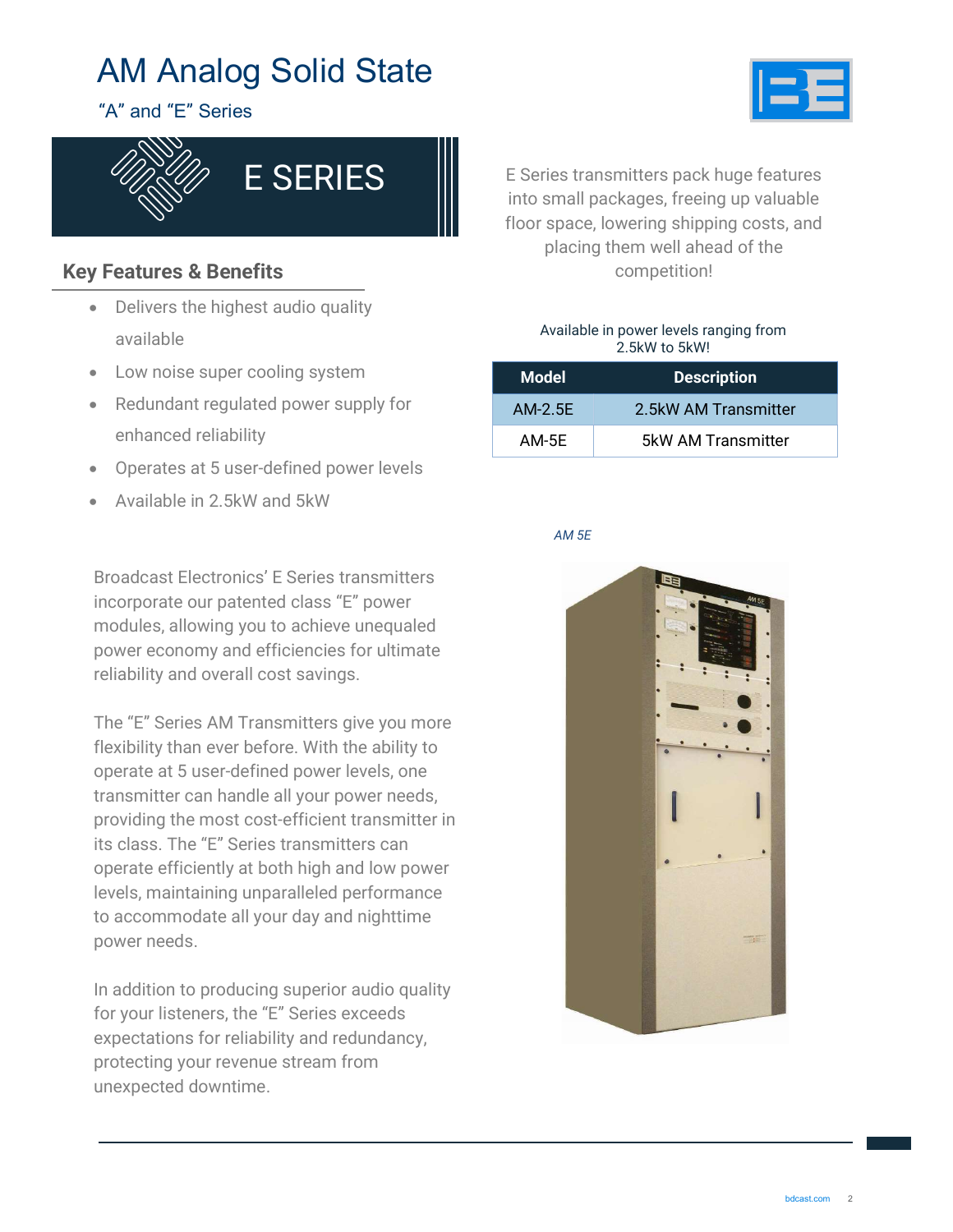### "A" and "E" Series



#### On air redundancy protects your revenue stream!

- Electronically regulated power supplies avoid the need to purchase an external voltage regulator
- Redundant PA amplifiers plug in from the front panel
- Redundant independent power supplies (AM 6A, AM 10A, AM 2.5E and AM 5E)
- Front panel modulation metering eliminates the need to purchase an outboard modulation monitor
- Output tuning network compensates for daily variations of antenna loads and even serves as an output coupler for an emergency antenna

#### Enhanced listening quality will impress your listeners and the competition!

- Superior audio quality at all output levels
- Provides enhanced bass response and lower distortion when operating into real-world antenna loads

#### Operating at reduced power? One transmitter does it all!

- Achieves unprecedented low power levels for all your power needs, day and night
- Eliminates need to dump any excess power or purchase costly power dividers
- No need to purchase a separate nighttime transmitter
- Excellent audio performance maintained at full and reduced power levels

#### Plans to go digital? We're ready when you are!

- Designed with digital in mind
- Accomodates both current and future versions of HD Radio™
- Provides the flexibility of changing transmission between analog only mode and analog+HD mode of the fly either locally or remotely
- Digital ready just add an external HD Radio signal generator



AM-500A AM 1A AM 6A AM 2.5E





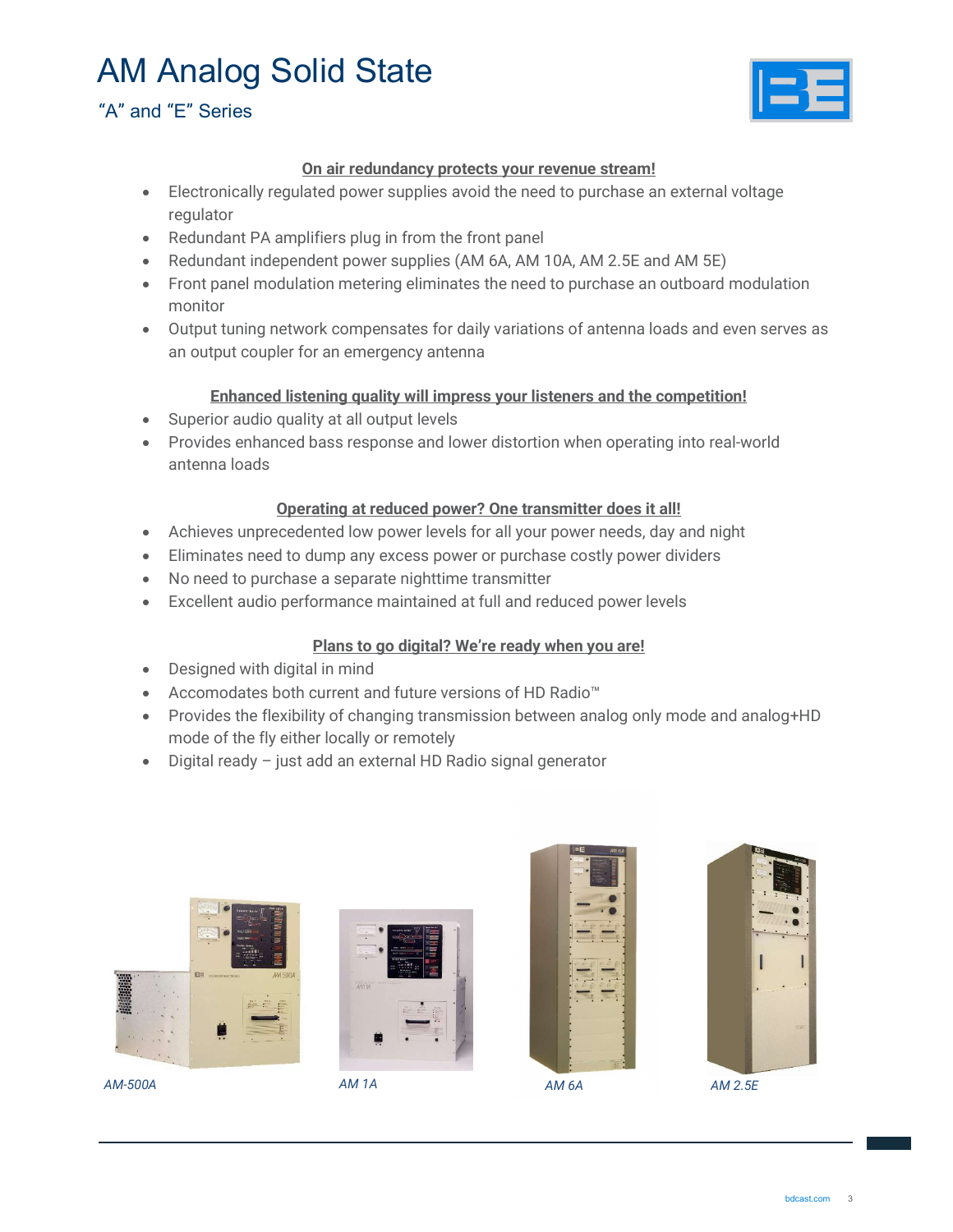## "A" and "E" Series

### **Specifications**



| <b>RF SPECS</b>                                                      |                                                                                                                                                                                                                                                             |
|----------------------------------------------------------------------|-------------------------------------------------------------------------------------------------------------------------------------------------------------------------------------------------------------------------------------------------------------|
| Impedance                                                            | 50 Ohm                                                                                                                                                                                                                                                      |
| Range (Frequency)                                                    | 522 kHz to 1705 kHz, supplied on one frequency (synthesized), as ordered; accommodates 9 kHz or 10<br>kHz channel spacing                                                                                                                                   |
| Stability                                                            | +/-3ppm, 0° to 50° C                                                                                                                                                                                                                                        |
| <b>RF Harmonies Suppression</b>                                      | Meets or exceeds FCC, DOC, & CCIR requirements, when preceded by external NRSC-1 compatible<br>audio low pass filter(s)                                                                                                                                     |
| Type (Modulation)                                                    | Pulse width modulation of L+R envelope with optional integrated C-QUAM AM stero, an RN input<br>connector (BNC) is also provided for an external RF or stereo exciter                                                                                       |
| Capabilities (Modulation)                                            | >145% peak positive capability at rated nominal output power into 50 Ohm load                                                                                                                                                                               |
| Carrier Shift (Modulation)                                           | <1% at 95% megative modulation at 1 kHz                                                                                                                                                                                                                     |
| Regulatory                                                           | Meets or exceeds FCC and DOC technical requirements, meets ENG0215 safety requirements                                                                                                                                                                      |
| AM AUDIO SPECS                                                       |                                                                                                                                                                                                                                                             |
| Modes                                                                | Stereo (with optional stereo card), Mono L+R, Mono L, Mono R                                                                                                                                                                                                |
| Connector Type (Stereo with<br>Optional Stereo Card)                 | 3 position terminal block (2)                                                                                                                                                                                                                               |
| Input Level (Stereo with Optional<br>Stereo Card)                    | 10 dBm, +/- dB, L+R (or mono) to produce 100% L+R envelope modulation, other input levels<br>accomodated by internal resistor selection                                                                                                                     |
| Impedance (Stereo with Optional<br>Stereo Card)                      | 600 Ohm; inputs are balanced, transformerless, and resistive with passive RFI filtering; other<br>impedances can be accomodated                                                                                                                             |
| Squarewave Overshoot (Stereo<br>with Optional Stereo Card)           | 1% or less at 400 Hz, 50% single channel modulation with high frequency boost disabled                                                                                                                                                                      |
| Squarewave Tilt (Stereo with<br>Optional Stereo Card)                | 1% or less at 40 Hz, 1.5% or less at 20 Hz, measured with 90% begative modulation                                                                                                                                                                           |
| Incidental Phase Modulation<br>(Stereo with Optional Stereo<br>Card) | Less than 2° (0.035 radians) average, or 30 dB (typical 40 dB) below equivalent 100% L-R C-QUAM<br>modulation 50 Hz to 10 kHz, at rated power, measured with an audio input level which generates 95%<br>negative L+R evelope modulation at 1 kHz (9.5 dBm) |
| Connector Type (Mono)                                                | 3 position terminal block                                                                                                                                                                                                                                   |
| Input Level (Mono)                                                   | 10 dBm, +/- dB, L=R (or mono) to produce 100% L+R envelope modulation; other input levels<br>accommodated by internal resistor selection                                                                                                                    |
| Impedance (Mono)                                                     | 600 Ohm; inputs are balanced, transformless, and resistive with passive RFI filtering; other impedances<br>can be accomodated                                                                                                                               |
| Intermod Dist (Mono)                                                 | 1.2% or less 1:1 ratio, 1.7% or less 4:1 ratio. 60/7000 hz SMPTE standards with 85% modulation rated<br>power                                                                                                                                               |
| S/N Radio (Mono)                                                     | >65 dB below a reference level equivalent to 100% negative modulation in a 22 Hz to 30 kHz bandwidth,<br>unweighted                                                                                                                                         |
| Squarewave Overshoot (Mono)                                          | 0.1% or less at 400 Hz, 90% modulation (linear phase mode)                                                                                                                                                                                                  |
| Squarewave Tilt (Mono)                                               | 1% or less at 40 Hz, less than 1.5% at 20 Hz, 90% negative modulation                                                                                                                                                                                       |
| <b>ENVIRONMENTAL</b>                                                 |                                                                                                                                                                                                                                                             |
| Temperature                                                          | $0^\circ$ to $50^\circ$ C                                                                                                                                                                                                                                   |
| Altitude                                                             | 10,000 ft (3,048 M) at 60 Hz; 7,500 ft (2,286 M) at 50 Hz                                                                                                                                                                                                   |
| Humidity                                                             | 0% to 95% (non-condensing)                                                                                                                                                                                                                                  |
| <b>ELECTRICAL</b>                                                    |                                                                                                                                                                                                                                                             |
| <b>AC Input Voltage</b>                                              | 196V to 252V                                                                                                                                                                                                                                                |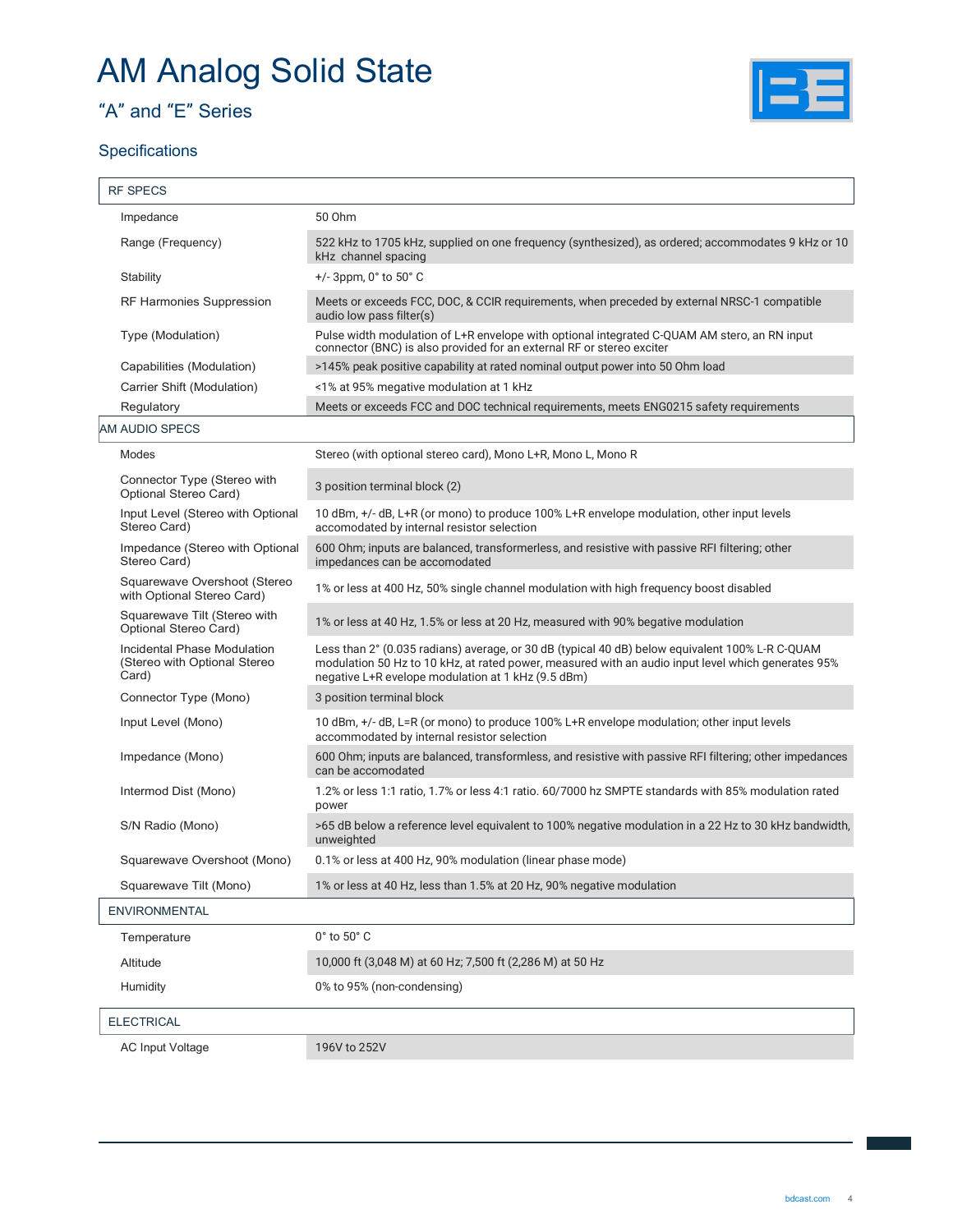



### Specifications Continued

|                                                                                                                                                                            | <b>AM 500A</b>                                                                                                                                                                                                                                                                                                                      | AM <sub>1</sub> A                                                                                                                                                                                                                                                                                                                     | AM 2.5E<br>AM 5E<br>AM 6A                                                                                                                                                                                                                                                                                                             |                                                                                                                                                                                                                                                                                                                                       | <b>AM 10A</b>                                                                                                                                                                                                                                                                                                                         |                                                                                                                                                                                                                                                                                                                                       |  |
|----------------------------------------------------------------------------------------------------------------------------------------------------------------------------|-------------------------------------------------------------------------------------------------------------------------------------------------------------------------------------------------------------------------------------------------------------------------------------------------------------------------------------|---------------------------------------------------------------------------------------------------------------------------------------------------------------------------------------------------------------------------------------------------------------------------------------------------------------------------------------|---------------------------------------------------------------------------------------------------------------------------------------------------------------------------------------------------------------------------------------------------------------------------------------------------------------------------------------|---------------------------------------------------------------------------------------------------------------------------------------------------------------------------------------------------------------------------------------------------------------------------------------------------------------------------------------|---------------------------------------------------------------------------------------------------------------------------------------------------------------------------------------------------------------------------------------------------------------------------------------------------------------------------------------|---------------------------------------------------------------------------------------------------------------------------------------------------------------------------------------------------------------------------------------------------------------------------------------------------------------------------------------|--|
| <b>RF SPECS</b>                                                                                                                                                            |                                                                                                                                                                                                                                                                                                                                     |                                                                                                                                                                                                                                                                                                                                       |                                                                                                                                                                                                                                                                                                                                       |                                                                                                                                                                                                                                                                                                                                       |                                                                                                                                                                                                                                                                                                                                       |                                                                                                                                                                                                                                                                                                                                       |  |
| Range<br>(Output<br>Power)                                                                                                                                                 | 5 W to 500 W                                                                                                                                                                                                                                                                                                                        | 5 W to 1.1 kW                                                                                                                                                                                                                                                                                                                         | 12.5 W to 2.5 kW                                                                                                                                                                                                                                                                                                                      | 25 W to 5 kW                                                                                                                                                                                                                                                                                                                          | 25 W to 6.6 kW                                                                                                                                                                                                                                                                                                                        | 50 W to 10.8 kW                                                                                                                                                                                                                                                                                                                       |  |
| Accuracy<br>(Output<br>Power)                                                                                                                                              | 2% full scale                                                                                                                                                                                                                                                                                                                       | 2% full scale                                                                                                                                                                                                                                                                                                                         | 1% full scale                                                                                                                                                                                                                                                                                                                         | 1% full scale                                                                                                                                                                                                                                                                                                                         | 1% full scale                                                                                                                                                                                                                                                                                                                         | 1% full scale                                                                                                                                                                                                                                                                                                                         |  |
| Efficiency                                                                                                                                                                 | 60% or better,<br>100% sinusoidal<br>modulation of 500<br>W carrier into 50<br>Ohm load                                                                                                                                                                                                                                             | 60% or better,<br>100% sinusoidal<br>modulation of 1<br>kW carrier into 50<br>Ohm load                                                                                                                                                                                                                                                | 75% or better,<br>75% or better,<br>75% or better,<br>100% sinusoidal<br>100% sinusoidal<br>modulation of 2.5<br>modulation of 5<br>kW carrier into 50<br>kW carrier into 50<br>Ohm load<br>Ohm load<br>Ohm load                                                                                                                      |                                                                                                                                                                                                                                                                                                                                       | 100% sinusoidal<br>modulation of 2.5<br>kW carrier into 50                                                                                                                                                                                                                                                                            | 75% or better,<br>100% sinusoidal<br>modulation of 10<br>kW carrier into 50<br>Ohm load                                                                                                                                                                                                                                               |  |
| <b>VSWR</b>                                                                                                                                                                | Nominal 1.3:1 at<br>full carrier power;<br>will operate into<br>higher VSWR with<br>automatic power<br>reduction, open<br>and short circuit<br>protected                                                                                                                                                                            | Nominal 1.3:1 at<br>full carrier power;<br>will operate into<br>higher VSWR with<br>automatic power<br>reduction, open<br>and short circuit<br>protected                                                                                                                                                                              | Nominal 1.5:1 at<br>full carrier power;<br>will operate into<br>higher VSWR with<br>automatic power<br>reduction, open<br>and short circuit<br>protected                                                                                                                                                                              | Nominal 1.5:1 at<br>full carrier power;<br>will operate into<br>higher VSWR with<br>automatic power<br>reduction, open<br>and short circuit<br>protected                                                                                                                                                                              | Nominal 1.5:1 at<br>full carrier power;<br>will operate into<br>higher VSWR with<br>automatic power<br>reduction, open<br>and short circuit<br>protected                                                                                                                                                                              | Nominal 1.4:1 at<br>full carrier power;<br>will operate into<br>higher VSWR with<br>automatic power<br>reduction, open<br>and short circuit<br>protected                                                                                                                                                                              |  |
|                                                                                                                                                                            |                                                                                                                                                                                                                                                                                                                                     |                                                                                                                                                                                                                                                                                                                                       | AM AUDIO SPECS                                                                                                                                                                                                                                                                                                                        |                                                                                                                                                                                                                                                                                                                                       |                                                                                                                                                                                                                                                                                                                                       |                                                                                                                                                                                                                                                                                                                                       |  |
| Amplitude<br>Response<br>(Stereo with<br>Optional<br>Stereo Card)                                                                                                          | $+/- 1$ dB, 20 Hz to<br>10 kHz                                                                                                                                                                                                                                                                                                      | $+/-$ 0.5 dB, 20 Hz<br>to 10 kHz                                                                                                                                                                                                                                                                                                      | +/- 0.5 dB, 20 Hz<br>to 10 kHz                                                                                                                                                                                                                                                                                                        | $+/-$ 0.5 dB, 20 Hz<br>to 10 kHz                                                                                                                                                                                                                                                                                                      | $+/- 0.5$ dB, 20 Hz<br>to 10 kHz                                                                                                                                                                                                                                                                                                      | $+/-$ 0.5 dB, 20 Hz<br>to 10 kHz                                                                                                                                                                                                                                                                                                      |  |
| THD + Noise<br>(Stereo with<br>Optional<br>Stereo Card)<br>S/N Radio<br>(Stereo with<br>Optional<br>Stereo Card)<br>Separation<br>(Stereo with<br>Optional<br>Stereo Card) | <2% at 50% single<br>channel<br>modulation, 50 Hz<br>to 10 kHz at rated<br>power<br>>55 dB below a<br>reference level<br>equivalent to 100%<br>negative<br>modulation of<br>either left or right<br>channel in a 22 Hz<br>to 30 kHz<br>andwidth,<br>unweighted<br>-25 dB or better, 50<br>Hz ro 10 kHz, at<br>50% single<br>channel | <1.5% at 50%<br>single channel<br>modulation, 50 Hz<br>to 10 kHz at rated<br>power<br>>65 dB below a<br>reference level<br>equivalent to 100%<br>negative<br>modulation of<br>either left or right<br>channel in a 22 Hz<br>to 30 kHz<br>andwidth,<br>unweighted<br>-30 dB or better, 50<br>Hz ro 10 kHz, at<br>50% single<br>channel | <1.5% at 50%<br>single channel<br>modulation, 50 Hz<br>to 10 kHz at rated<br>power<br>>55 dB below a<br>reference level<br>equivalent to 100%<br>negative<br>modulation of<br>either left or right<br>channel in a 22 Hz<br>to 30 kHz<br>andwidth,<br>unweighted<br>-30 dB or better, 50<br>Hz ro 10 kHz. at<br>50% single<br>channel | <1.5% at 50%<br>single channel<br>modulation, 50 Hz<br>to 10 kHz at rated<br>power<br>>55 dB below a<br>reference level<br>equivalent to 100%<br>negative<br>modulation of<br>either left or right<br>channel in a 22 Hz<br>to 30 kHz<br>andwidth,<br>unweighted<br>-30 dB or better, 50<br>Hz ro 10 kHz, at<br>50% single<br>channel | <1.5% at 50%<br>single channel<br>modulation, 50 Hz<br>to 10 kHz at rated<br>power<br>>55 dB below a<br>reference level<br>equivalent to 100%<br>negative<br>modulation of<br>either left or right<br>channel in a 22 Hz<br>to 30 kHz<br>andwidth,<br>unweighted<br>-30 dB or better, 50<br>Hz ro 10 kHz, at<br>50% single<br>channel | <1.5% at 50%<br>single channel<br>modulation, 50 Hz<br>to 10 kHz at rated<br>power<br>>55 dB below a<br>reference level<br>equivalent to 100%<br>negative<br>modulation of<br>either left or right<br>channel in a 22 Hz<br>to 30 kHz<br>andwidth,<br>unweighted<br>-30 dB or better, 50<br>Hz ro 10 kHz, at<br>50% single<br>channel |  |
|                                                                                                                                                                            | modulation into a<br>50 Ohm resistive<br>load, at rated<br>power                                                                                                                                                                                                                                                                    | modulation into a<br>50 Ohm resistive<br>load, at rated<br>power                                                                                                                                                                                                                                                                      | modulation into a<br>50 Ohm resistive<br>load, at rated<br>power                                                                                                                                                                                                                                                                      | modulation into a<br>50 Ohm resistive<br>load, at rated<br>power                                                                                                                                                                                                                                                                      | modulation into a<br>50 Ohm resistive<br>load, at rated<br>power                                                                                                                                                                                                                                                                      | modulation into a<br>50 Ohm resistive<br>load, at rated<br>power                                                                                                                                                                                                                                                                      |  |
| Amplitude<br>Response<br>(Mono)                                                                                                                                            | $+/- 1$ dB, 20 Hz to<br>10 kHz at 90%<br>negative<br>modulation (linear<br>phase mode), +0.1<br>dB -3, 20 Hz to 10<br>kHz at 90%<br>negative<br>modulation,<br>standard                                                                                                                                                             | $+/- 0.5$ dB, 20 Hz<br>to 10 kHz at 90%<br>negative<br>modulation (linear<br>phase mode), +0.1<br>dB -3, 20 Hz to 10<br>kHz at 90%<br>negative<br>modulation,<br>standard                                                                                                                                                             | $+/- 0.5$ dB, 20 Hz<br>to 10 kHz at 90%<br>negative<br>modulation (linear<br>phase mode), +0.1<br>dB-3, 20 Hz to 10<br>kHz at 90%<br>negative<br>modulation,<br>standard                                                                                                                                                              | $+/-$ 0.5 dB, 20 Hz<br>to 10 kHz at 90%<br>negative<br>modulation (linear<br>phase mode), +0.1<br>dB-3, 20 Hz to 10<br>kHz at 90%<br>negative<br>modulation,<br>standard                                                                                                                                                              | $+/- 0.5$ dB, 20 Hz<br>to 10 kHz at 90%<br>negative<br>modulation (linear<br>phase mode), +0.1<br>dB -3, 20 Hz to 10<br>kHz at 90%<br>negative<br>modulation,<br>standard                                                                                                                                                             | $+/-$ 0.5 dB, 20 Hz<br>to 10 kHz at 90%<br>negative<br>modulation (linear<br>phase mode), +0.1<br>dB -3, 20 Hz to 10<br>kHz at 90%<br>negative<br>modulation,<br>standard                                                                                                                                                             |  |
| THD + Noise<br>(Mono)                                                                                                                                                      | <1.2%, 20 Hz to 10<br>kHz at rated power                                                                                                                                                                                                                                                                                            | <0.8%, 20 Hz to 10<br>kHz at rated power                                                                                                                                                                                                                                                                                              | <0.8%, 20 Hz to 10<br>kHz at rated power                                                                                                                                                                                                                                                                                              | <0.8%, 20 Hz to 10<br>kHz at rated power                                                                                                                                                                                                                                                                                              | <0.8%, 20 Hz to 10<br>kHz at rated power                                                                                                                                                                                                                                                                                              | <0.8%, 20 Hz to 10<br>kHz at rated power                                                                                                                                                                                                                                                                                              |  |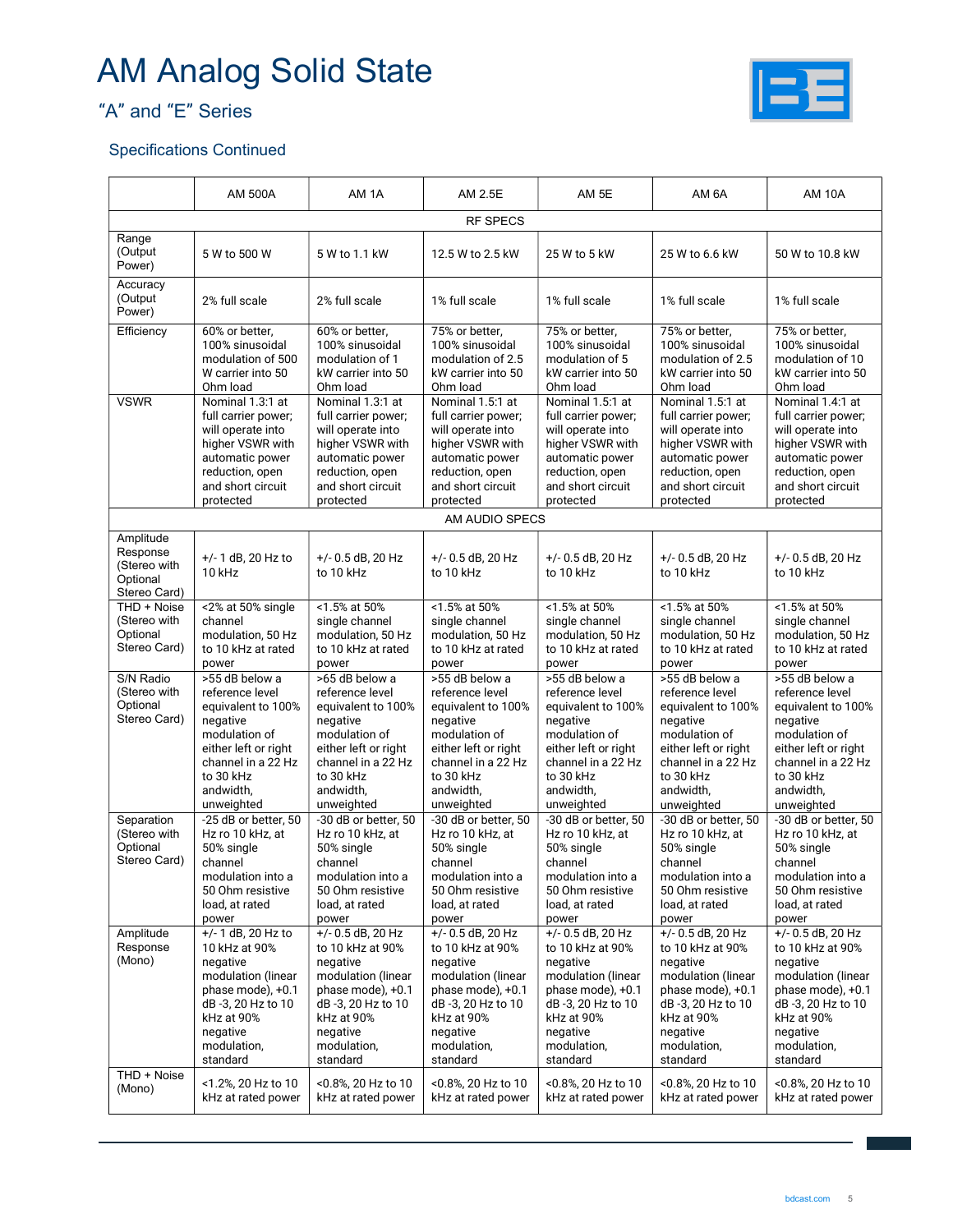## "A" and "E" Series



#### Specifications Continued

|                                    | <b>AM 500A</b>                                                                                                                                          | AM 1A                                                                                                                                      | AM 2.5E                                                                           | AM 5E                                                                          | AM 6A                                                                                                                   | <b>AM 10A</b>                                                                                                           |  |  |
|------------------------------------|---------------------------------------------------------------------------------------------------------------------------------------------------------|--------------------------------------------------------------------------------------------------------------------------------------------|-----------------------------------------------------------------------------------|--------------------------------------------------------------------------------|-------------------------------------------------------------------------------------------------------------------------|-------------------------------------------------------------------------------------------------------------------------|--|--|
| MECHANICAL/PHYSICAL                |                                                                                                                                                         |                                                                                                                                            |                                                                                   |                                                                                |                                                                                                                         |                                                                                                                         |  |  |
| Size<br>(Unpacked)                 | ECU: 19" W x<br>14.4" D x 10.5" H<br>$(48.0 \times 36.6 \times$<br>26.7 cm)<br>Output Network:<br>19" W x 27.1" D<br>x 14" H (48.3 x<br>68.8 x 35.6 cm) | ECU: 19: W x<br>14.4" D x 10.5" H<br>(48 x 36.6 x 26.7)<br>cm)<br>Output Network:<br>19" W x 27.1" D<br>x 14" H (48.3 x<br>68.8 x 35.6 cm) | 24.82" W x<br>31.55" D x 71.32"<br>H (63.0 x 80.1 x<br>181.2 cm)                  | 24.82" W x<br>31.55" D x<br>71.32" H (63.0 x<br>80.1 x 181.2 cm)               | 27.3" W x 37.0" D x<br>73.5" H (69.3 x 94.0)<br>x 186.7 cm)                                                             | 27.3" W x 37.0" D x<br>73.5" H (69.3 x 94.0)<br>x 186.7 cm)                                                             |  |  |
| Weight<br>(Unpacked)               | 90.6 lbs (41.1<br>kg)                                                                                                                                   | 90.6 lbs (41.1 kg)                                                                                                                         | 410 lbs (186 kg)                                                                  | 525 lbs (238 kg)                                                               | 442 lbs (200 kg)                                                                                                        | 635 lbs (288 kg)                                                                                                        |  |  |
| Airflow (Outlet<br>Size)           | ECU: 9.5" x 14"<br>$(24.1 \times 35.6 \text{ cm})$<br>Output Network:<br>6.5" x 4.0" (16.5)<br>x 10.2 cm)                                               | ECU: 9.5" x 14"<br>$(24.1 \times 35.6 \text{ cm})$<br>Output Network:<br>6.5" x 4.0" (16.5)<br>x 10.2 cm)                                  | 9.86" x 15.18"<br>$(0.25m \times 0.38m)$                                          | $9.86" \times 15.18"$<br>$(0.25 \times 0.38m)$                                 | 15.69" x 24.38"<br>$(39.85 \times 61.93 \text{ cm})$                                                                    | 15.69" x 24.38"<br>$(39.85 \times 61.93 \text{ cm})$                                                                    |  |  |
| <b>RF Output</b><br>Connector      | Type N Female                                                                                                                                           | Type N Female                                                                                                                              | Clamp and lug                                                                     | Clamp and lug                                                                  | Clamp and lug                                                                                                           | 1 5/8" EIA Flange                                                                                                       |  |  |
|                                    |                                                                                                                                                         |                                                                                                                                            | <b>ELECTRICAL</b>                                                                 |                                                                                |                                                                                                                         |                                                                                                                         |  |  |
| AC Input<br>Voltage                | 196-252 VAC,<br>50/60HZ, single<br>phase                                                                                                                | 196-252 VAC.<br>50/60HZ, single<br>phase                                                                                                   | 96-252 VAC.<br>50/60HZ, single<br>phase                                           | 196-252 VAC,<br>50/60HZ, single<br>phase                                       | 196-252 VAC<br>Delta/Wye or 339-<br>437 WAC Wye.<br>50/60 Hz, three<br>phases; 196-252<br>VAC, 50/60Hz,<br>single phase | 196-252 VAC<br>Delta/Wye or 339-<br>437 WAC Wye,<br>50/60 Hz, three<br>phases: 196-252<br>VAC, 50/60Hz,<br>single phase |  |  |
| <b>Disconnect</b><br>Size          | 20 A                                                                                                                                                    | 20 A                                                                                                                                       | 40 A                                                                              | 60 A                                                                           | 175A three phase,<br>125A single phase                                                                                  | 150A three phase,<br>225A single phase                                                                                  |  |  |
| <b>AC Wire Size</b>                | #12 Copper<br>AWG, THHN                                                                                                                                 | #12 Copper<br>AWG, THHN                                                                                                                    | #8 Copper AWG,<br><b>THHN</b>                                                     | #6 Copper AWG,<br><b>THHN</b>                                                  | #4 Copper AWG<br>THHN, three phase;<br>#1 Copper AWG<br>THHN, single phase                                              | 2/0 Cooper AWG<br>THHN, three phase;<br>#250MCM Cooper<br>AWG THHN, single<br>phase                                     |  |  |
| <b>Current Draw</b>                | 9.5 A max                                                                                                                                               | 18 A max                                                                                                                                   | 35 A max                                                                          | 58 A max                                                                       | 52 A max three<br>phase, 90 A max<br>phase                                                                              | 100A Max three<br>phase, 150A Max<br>single phase                                                                       |  |  |
| Power<br>Consumption               | 1.25 kW at 125%<br>sinusoidal<br>modulation of<br>500 Watt carrier                                                                                      | 2.05 kW at 125%<br>sinusoidal<br>modulation of 1<br>kW carrier                                                                             | 6.05 kW at 100%<br>modulation of<br>2500 Watts<br>carrier                         | 10 kW at 100%<br>modulation of 5<br>kW carrier                                 | 13.2 kW at 125%<br>sinusoidal<br>modulation of 6.6 kW<br>carrier                                                        | 23 kW at 125%<br>sinusoidal<br>modulation of 10.8<br>kW carrier                                                         |  |  |
| <b>Cooling Air</b><br>Requirements | 250 CFM (7.08<br>M3/min)                                                                                                                                | 250 CFM (7.08<br>$M3/min$ )                                                                                                                | 500 CFM (14.16<br>M3/min)                                                         | 500 CFM (14.16<br>M3/min)                                                      | 720 CFM (20.4<br>M3/min)                                                                                                | 1200 CFM (34.0<br>M3/min)                                                                                               |  |  |
| Heat<br>Dissipiation               | 600 Watts<br>maximum for<br>500W RF output<br>at 125% audio<br>tone modulation                                                                          | 850 Watts<br>maximum for 1.1<br>kW RF output at<br>125% audio tone<br>modulation                                                           | 1650 Watts<br>maximum for 2.5<br>kW RF output at<br>125% audio tone<br>modulation | 450 Watts<br>maximum for 5<br>kW RF output at<br>125% audio tone<br>modulation | 4200 Watts<br>maximum for 6.6 kW<br>RF output at 125%<br>audio tone<br>modulation                                       | 6000 Watts<br>maximum for 10.8<br>kW RF output at<br>125% audio tone<br>modulation                                      |  |  |
| <b>BTU</b>                         | 2,000 BTU/H for<br>500 W RF<br>Output at 125%<br>audio tone<br>modulation                                                                               | 2,900 BTU/H for<br>1.1 kW RF<br>Output at 125%<br>audio tone<br>modulation                                                                 | 5,500 BTU/H for<br>kW RF Output at<br>125% audio tone<br>modulation               | 10,800 BTU/H<br>for 5 kW RF<br>Output at 125%<br>audio tone<br>modulation      | 14.360 BTU/H for<br>6.6 kW RF Output at<br>125% audio tone<br>modulation                                                | 20,525 BTU/H for<br>10.8 kW RF Output<br>at 125% audio tone<br>modulation                                               |  |  |
| Power Factor                       | >0.75 at full load                                                                                                                                      | >0.75 at full load                                                                                                                         | >0.85 at full load                                                                | >0.85 at full load                                                             | >0.75 at full load                                                                                                      | >0.75 at full load                                                                                                      |  |  |

The E series models are CE certified.